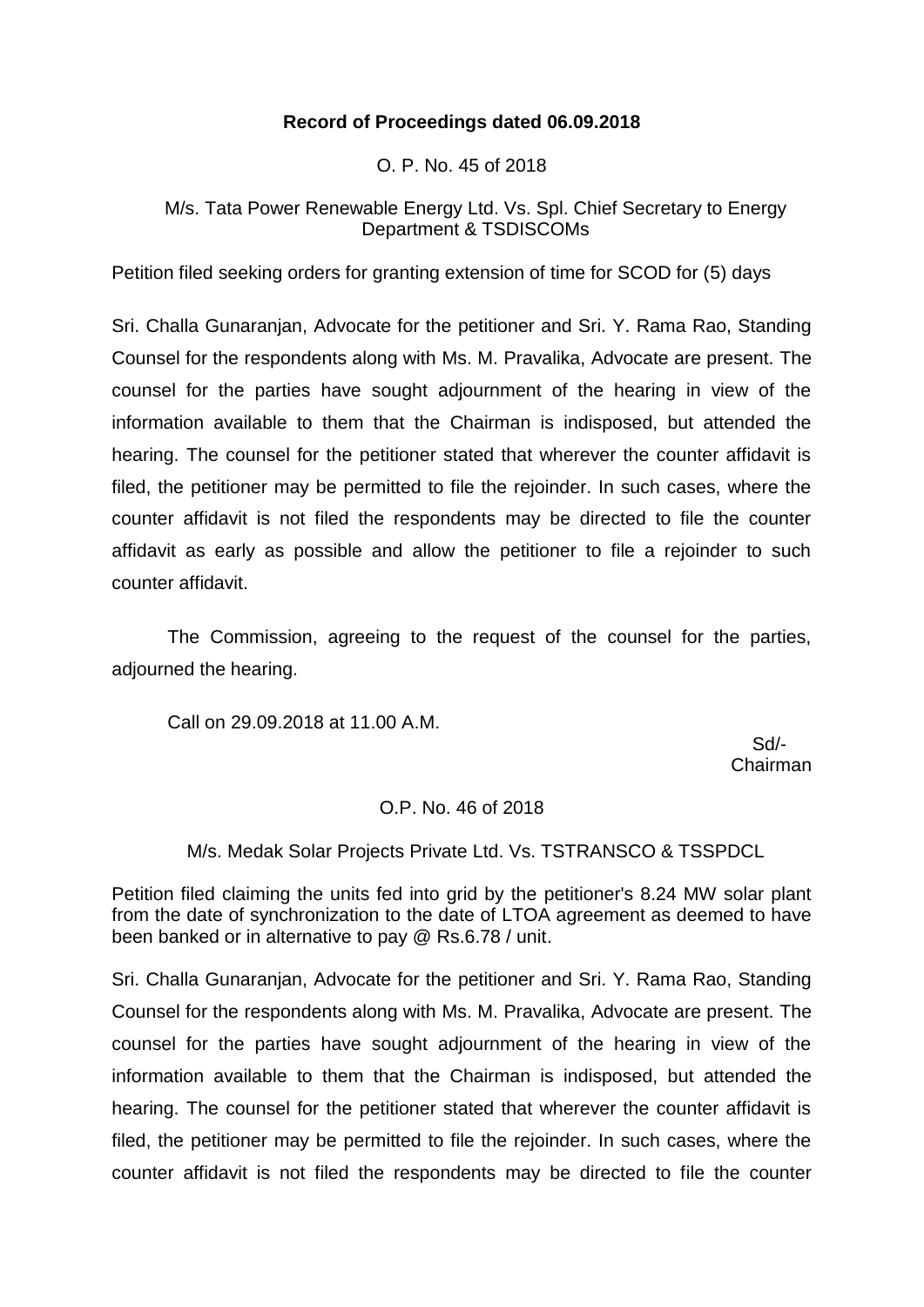affidavit as early as possible and allow the petitioner to file a rejoinder to such counter affidavit.

The Commission, agreeing to the request of the counsel for the parties, adjourned the hearing.

Call on 29.09.2018 at 11.00 A.M.

 Sd/- Chairman

#### O. P. No. 47 of 2018

#### M/s. Dubbak Solar Projects Pvt. Ltd. Vs. TSTRANSCO & TSSPDCL

Petition filed claiming the units fed into grid by the petitioner's 8 MW solar plant from the date of synchronization to the date of LTOA agreement as deemed to have been banked or in alternative to pay @ Rs.6.78 / unit

Sri. Challa Gunaranjan, Advocate for the petitioner and Sri. Y. Rama Rao, Standing Counsel for the respondents along with Ms. M. Pravalika, Advocate are present. The counsel for the parties have sought adjournment of the hearing in view of the information available to them that the Chairman is indisposed, but attended the hearing. The counsel for the petitioner stated that wherever the counter affidavit is filed, the petitioner may be permitted to file the rejoinder. In such cases, where the counter affidavit is not filed the respondents may be directed to file the counter affidavit as early as possible and allow the petitioner to file a rejoinder to such counter affidavit.

The Commission, agreeing to the request of the counsel for the parties, adjourned the hearing.

Call on 29.09.2018 at 11.00 A.M.

 Sd/- Chairman

> O. P. No. 48 of 2018 & I. A. No. 24 of 2018

M/s. Padmajiwadi Solar Pvt. Ltd. . Vs. TSNPDCL

Petition filed seeking orders for granting extension of time for SCOD for (176) days, restraining the respondent from invoking the PBG of Rs.1,00,00,000/- submitted by the petitioner under PPA, direction to the respondent to release / return the PBG of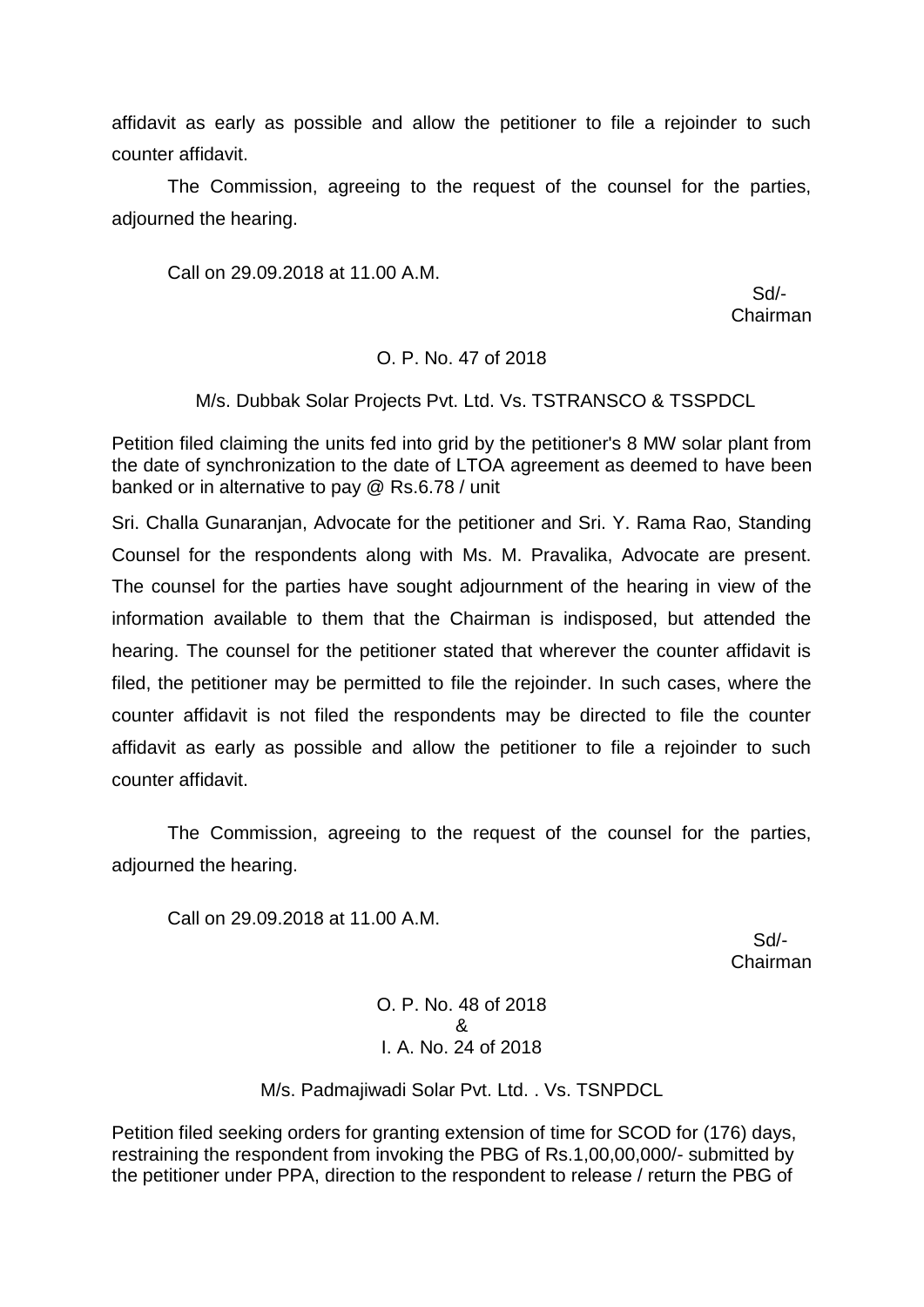Rs.1,00,00,000/- & Rs. 70,00,000/- submitted by the petitioner under PPA and also direction to the respondent to refund the amount of PBG of Rs.30,00,000/- that was encashed by the respondent with interest @ 12% p.a. till realisation to the petitioner.

I. A. filed restraining the respondent from invoking the PBG of Rs.1,00,00,000/- and Rs. 70,00,000/- till final disposal of the original petition.

Sri. Tarun Johri, Advocate along with Sri. Pradeep Chauhan, Advocate for the petitioner and Sri. Y. Rama Rao, Standing Counsel for the respondents along with Ms. M. Pravalika, Advocate are present. The counsel for the parties have sought adjournment of the hearing in view of the information available to them that the Chairman is indisposed, but attended the hearing. The counsel for the petitioner stated that wherever the counter affidavit is filed, the petitioner may be permitted to file the rejoinder. In such cases, where the counter affidavit is not filed the respondents may be directed to file the counter affidavit as early as possible and allow the petitioner to file a rejoinder to such counter affidavit.

The Commission, agreeing to the request of the counsel for the parties, adjourned the hearing.

Call on 29.09.2018 at 11.00 A.M.

 Sd/- Chairman

> O. P. No. 49 of 2018 & I. A. No. 25 of 2018

### M/s. Tukkapur Solar Pvt. Ltd. Vs. TSNPDCL

Petition filed seeking orders for granting extension of time for SCOD for (241) days, restraining the respondent from invoking the PBG of Rs.1,50,00,000/- submitted by the petitioner under PPA, direction to the respondent to release the PBG of Rs. 1,05,00,000/- & Rs. 1,50,00,000/- in favour of the petitioner and also direction to the respondent to refund the amount of PBG of Rs. 45,00,000/- that was encashed by the respondent with interest @ 12% p.a. till realisation to the petitioner.

I. A. filed restraining the respondent from invoking the PBG of Rs. 1,05,00,000/- and Rs. 1,50,00,000/- till final disposal of the original petition.

Sri. Tarun Johri, Advocate along with Sri. Pradeep Chauhan, Advocate for the petitioner and Sri. Y. Rama Rao, Standing Counsel for the respondents along with Ms. M. Pravalika, Advocate are present. The counsel for the parties have sought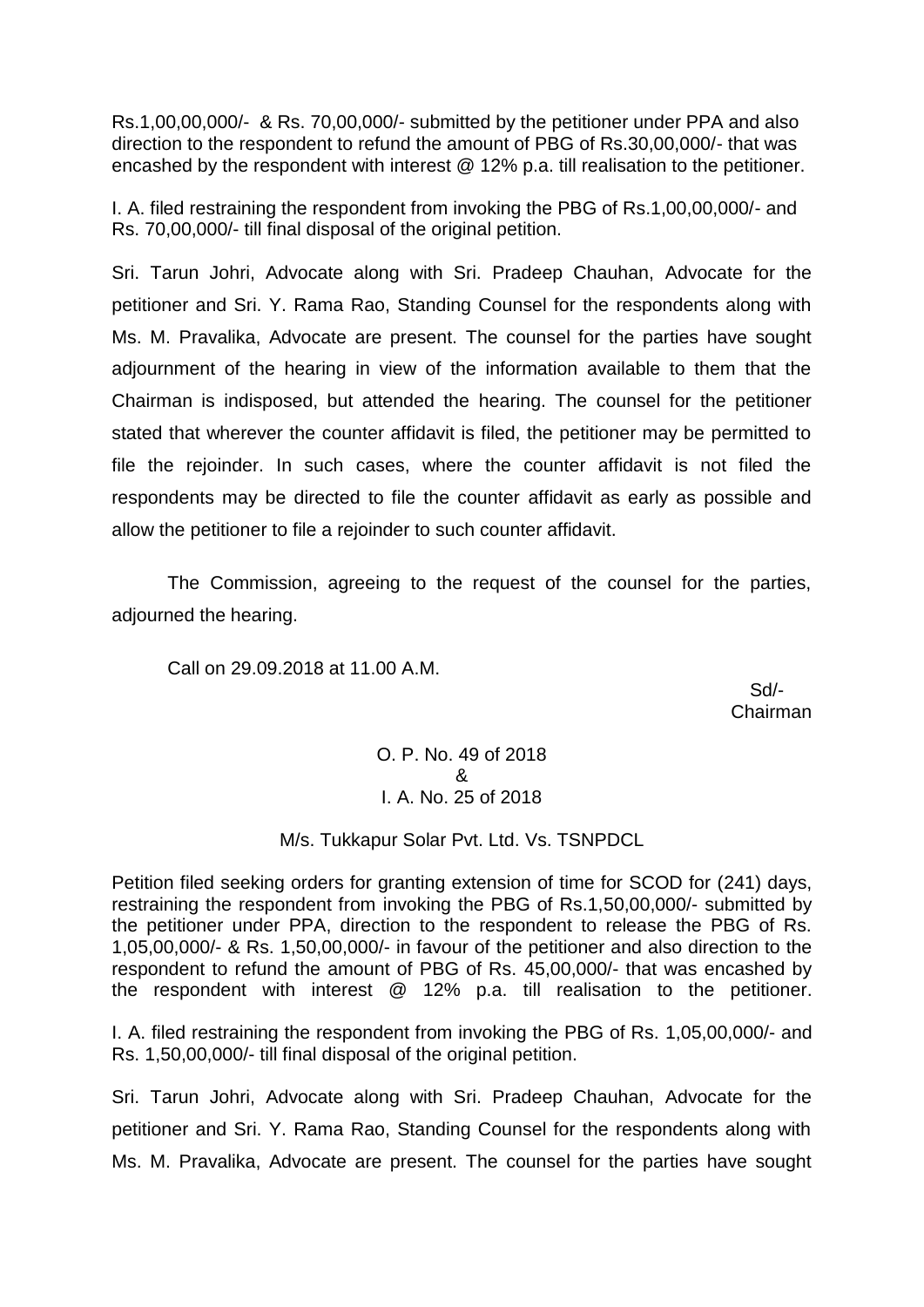adjournment of the hearing in view of the information available to them that the Chairman is indisposed, but attended the hearing. The counsel for the petitioner stated that wherever the counter affidavit is filed, the petitioner may be permitted to file the rejoinder. In such cases, where the counter affidavit is not filed the respondents may be directed to file the counter affidavit as early as possible and allow the petitioner to file a rejoinder to such counter affidavit.

The Commission, agreeing to the request of the counsel for the parties, adjourned the hearing.

Call on 29.09.2018 at 11.00 A.M.

 Sd/- Chairman

## O. P. No. 50 of 2018 & I. A. No. 26 of 2018

M/s. Ghanpur Solar Power Pvt. Ltd. Vs. TSSPDCL

Petition filed seeking orders for granting extension of time for SCOD for (243) days, restraining the respondent from invoking the PBG of Rs.1,50,00,000/- & Rs. 1,05,00,000/- submitted by the petitioner under PPA, direction to the respondent to release the PBG of Rs. 1,50,00,000/- & Rs. 1,05,00,000/- in favour of the petitioner and also direction to the respondent to refund the amount of PBG of Rs. 45,00,000/ that was encashed by the respondent with interest @ 12% p.a. till realisation to the petitioner.

I. A. filed restraining the respondent from invoking the PBG of Rs. 1,05,00,000/- and Rs. 1,50,00,000/- till final disposal of the original petition.

Sri. Tarun Johri, Advocate along with Sri. Pradeep Chauhan, Advocate for the petitioner and Sri. Y. Rama Rao, Standing Counsel for the respondents along with Ms. M. Pravalika, Advocate are present. The counsel for the parties have sought adjournment of the hearing in view of the information available to them that the Chairman is indisposed, but attended the hearing. The counsel for the petitioner stated that wherever the counter affidavit is filed, the petitioner may be permitted to file the rejoinder. In such cases, where the counter affidavit is not filed the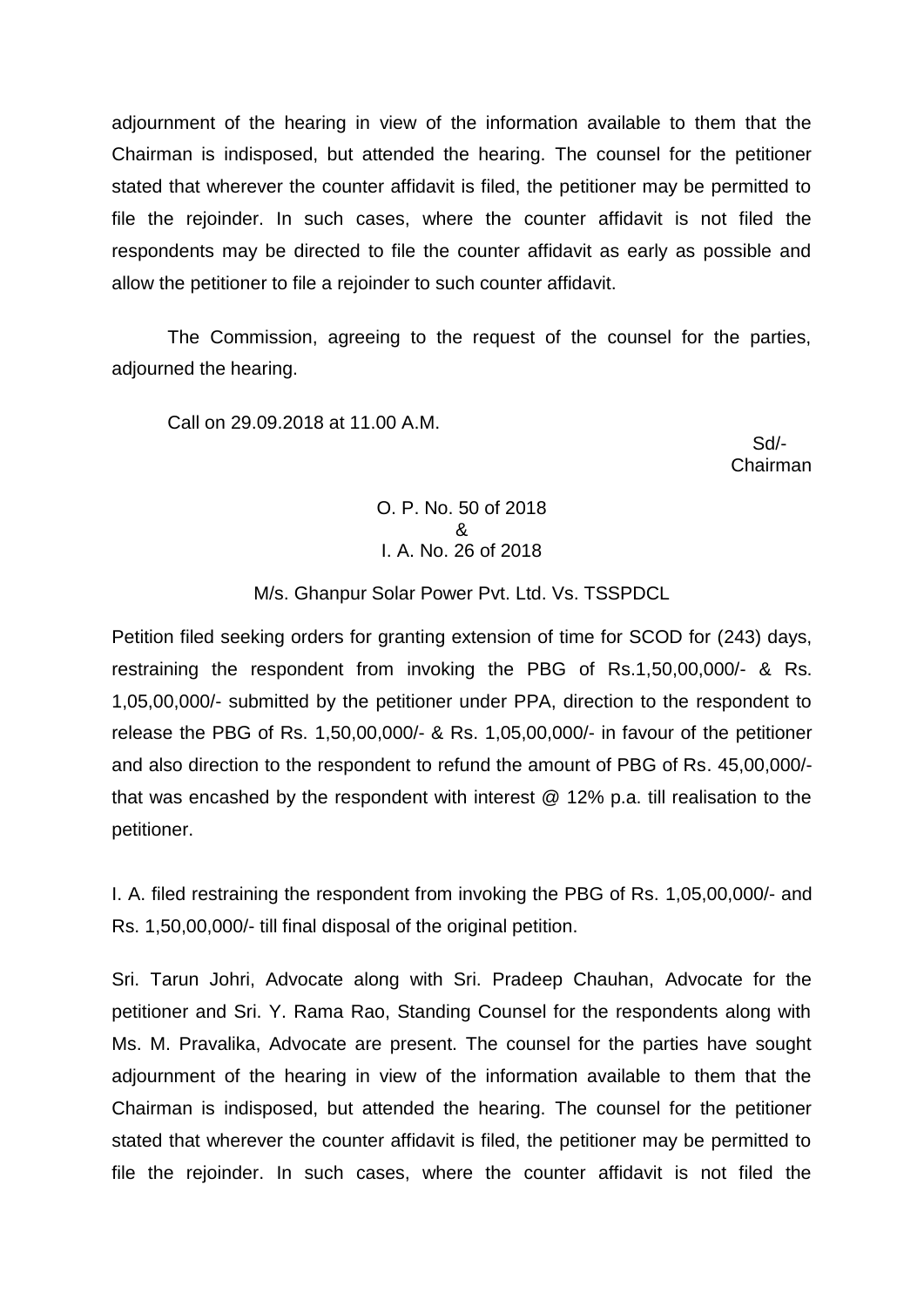respondents may be directed to file the counter affidavit as early as possible and allow the petitioner to file a rejoinder to such counter affidavit.

The Commission, agreeing to the request of the counsel for the parties, adjourned the hearing.

Call on 29.09.2018 at 11.00 A.M.

 Sd/- Chairman

# O. P. No. 51 of 2018 & I. A. No. 27 of 2018

# M/s. Renjal Solar Power Pvt. Ltd. Vs. TSNPDCL

Petition filed seeking orders for granting extension of time for SCOD for (224) days, restraining the respondent from invoking the PBG of Rs.1,50,00,000/- & Rs. 1,05,00,000/- submitted by the petitioner under PPA, direction to the respondent to release the PBG of Rs. 1,50,00,000/- & Rs. 1,05,00,000/- submitted by the petitioner and also direction to the respondent to refund the amount of PBG of Rs. 45,00,000/ that was encashed by the respondent with interest @ 12% p.a. till realisation to the petitioner.

I. A. filed restraining the respondent from invoking the PBG of Rs. 1,50,00,000/- and Rs. 1,05,00,000/- till final disposal of the original petition.

Sri. Tarun Johri, Advocate along with Sri. Pradeep Chauhan, Advocate for the petitioner and Sri. Y. Rama Rao, Standing Counsel for the respondents along with Ms. M. Pravalika, Advocate are present. The counsel for the parties have sought adjournment of the hearing in view of the information available to them that the Chairman is indisposed, but attended the hearing. The counsel for the petitioner stated that wherever the counter affidavit is filed, the petitioner may be permitted to file the rejoinder. In such cases, where the counter affidavit is not filed the respondents may be directed to file the counter affidavit as early as possible and allow the petitioner to file a rejoinder to such counter affidavit.

The Commission, agreeing to the request of the counsel for the parties, adjourned the hearing.

Call on 29.09.2018 at 11.00 A.M.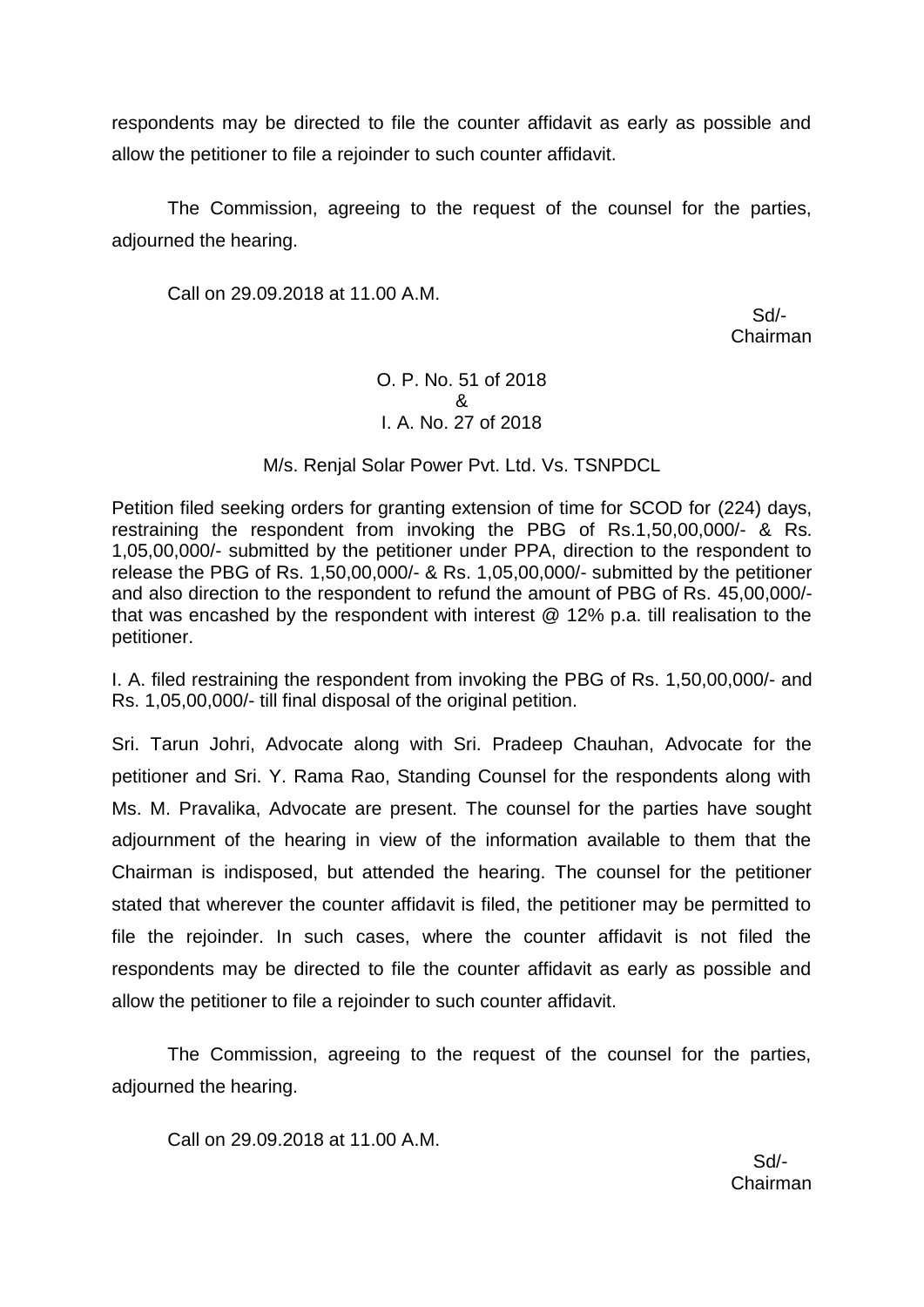## O. P. No. 52 of 2018 & I. A. No. 28 of 2018

### M/s. Gummadidala Solar Power Pvt. Ltd. Vs. TSSPDCL

Petition filed seeking orders for granting extension of time for SCOD for (269) days, restraining the respondent from invoking the PBG of Rs.1,50,00,000/- & Rs. 1,05,00,000/- submitted by the petitioner under PPA, direction to the respondent to release and return the PBG of Rs. 1,05,00,000/- & Rs. 1,50,00,000/- submitted by the petitioner and also direction to the respondent to refund the amount of PBG of Rs. 45,00,000/- that was encashed by the respondent with interest @ 12% p.a. till realisation to the petitioner.

I. A. filed restraining the respondent from invoking the PBG of Rs. 1,05,00,000/- and Rs. 1,50,00,000/- till final disposal of the original petition.

Sri. Tarun Johri, Advocate along with Sri. Pradeep Chauhan, Advocate for the petitioner and Sri. Y. Rama Rao, Standing Counsel for the respondents along with Ms. M. Pravalika, Advocate are present. The counsel for the parties have sought adjournment of the hearing in view of the information available to them that the Chairman is indisposed, but attended the hearing. The counsel for the petitioner stated that wherever the counter affidavit is filed, the petitioner may be permitted to file the rejoinder. In such cases, where the counter affidavit is not filed the respondents may be directed to file the counter affidavit as early as possible and allow the petitioner to file a rejoinder to such counter affidavit.

The Commission, agreeing to the request of the counsel for the parties, adjourned the hearing.

Call on 29.09.2018 at 11.00 A.M.

 Sd/- Chairman

> O. P. No. 53 of 2018 & I. A. No. 29 of 2018

M/s. Achampet Solar Power Pvt. Ltd. Vs. TSSPDCL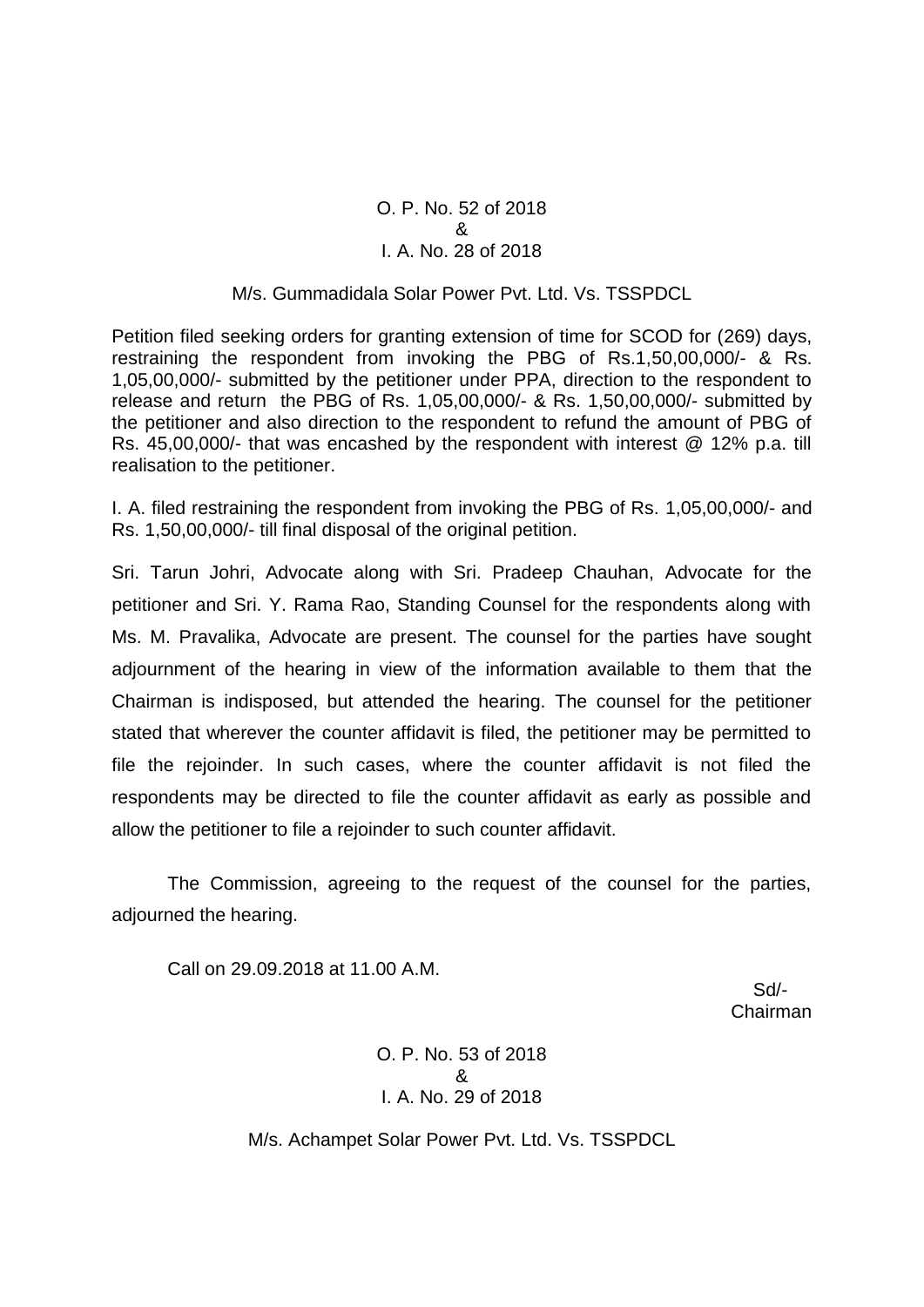Petition filed seeking orders for granting extension of time for SCOD for (184) days, restraining the respondent from invoking the PBG of Rs.1,00,00,000/- & Rs. 70,00,000/- submitted by the petitioner under PPA, direction to the respondent to release and return the PBG of Rs. 1,00,00,000/- & Rs. 70,00,000/- submitted by the petitioner and also direction to the respondent to refund the amount of PBG of Rs. 30,00,000/- that was encashed by the respondent with interest @ 12% p.a. till realisation to the petitioner.

I. A. filed restraining the respondent from invoking the PBG of Rs. 1,00,00,000/- & Rs.70,00,000/- till final disposal of the original petition.

Sri. Tarun Johri, Advocate along with Sri. Pradeep Chauhan, Advocate for the petitioner and Sri. Y. Rama Rao, Standing Counsel for the respondents along with Ms. M. Pravalika, Advocate are present. The counsel for the parties have sought adjournment of the hearing in view of the information available to them that the Chairman is indisposed, but attended the hearing. The counsel for the petitioner stated that wherever the counter affidavit is filed, the petitioner may be permitted to file the rejoinder. In such cases, where the counter affidavit is not filed the respondents may be directed to file the counter affidavit as early as possible and allow the petitioner to file a rejoinder to such counter affidavit.

The Commission, agreeing to the request of the counsel for the parties, adjourned the hearing.

Call on 29.09.2018 at 11.00 A.M.

 Sd/- Chairman

### O. P. No. 54 of 2018

TSSPDCL Vs. M/s. Mittal Processors Pvt. Ltd.

Petition filed seeking recovery of outstanding amounts payable by the respondent towards compensation and also refund of STOA charges as per short term power purchase orders dt. 29.04.2014 and 12.02.2014.

Sri. Y. Rama Rao, Standing Counsel for the petitioner with Ms. M. Pravalika, Advocate and Sri. Abhinav Krishna Uppaluri, Advocate for the respondent are present. The counsel for the parties have sought adjournment of the hearing in view of the information available to them that the Chairman is indisposed, but attended the hearing. The counsel for the respondent has filed the counter affidavit along with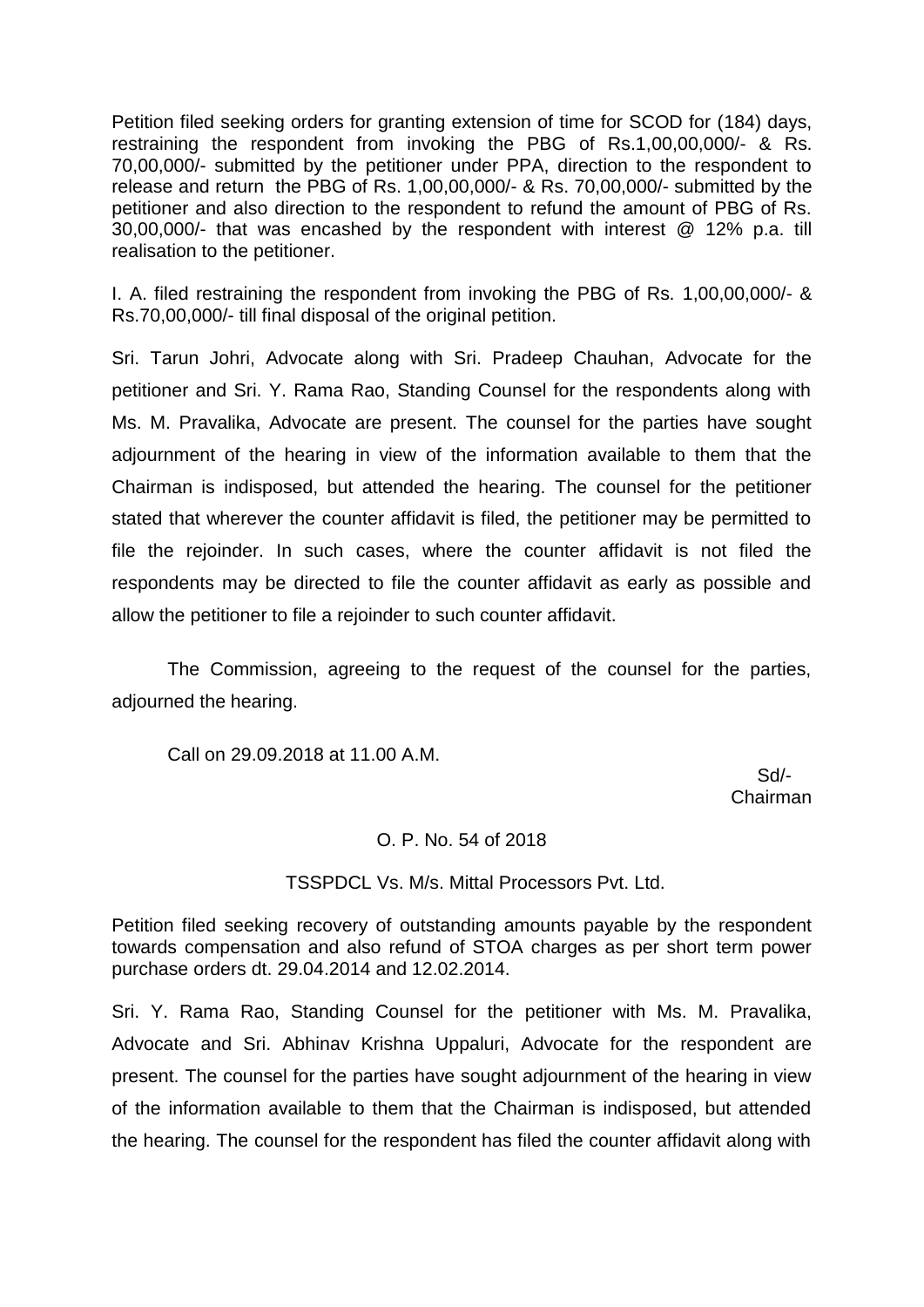vakalat, which was advised to be filed in the office. The counsel for the petitioner sought time for filing rejoinder to the counter affidavit.

The Commission, agreeing to the request of the counsel for the parties, adjourned the hearing.

Call on 29.09.2018 at 11.00 A.M.

 Sd/- Chairman

## O. P. No. 55 of 2018

M/s. Avighna Solarfarms Ltd. Vs. TSSPDCL

Petition filed seeking orders for granting extension of time for SCOD for (122) days

Sri. S. Subba Reddy, Advocate for the petitioner and Sri. Y. Rama Rao, Standing Counsel for the respondent along with Ms. M. Pravalika, Advocate are present. The counsel for the parties have sought adjournment of the hearing in view of the information available to them that the Chairman is indisposed, but attended the hearing. The counsel for the petitioner stated that wherever the counter affidavit is filed, the petitioner may be permitted to file the rejoinder. In such cases, where the counter affidavit is not filed the respondents may be directed to file the counter affidavit as early as possible and allow the petitioner to file a rejoinder to such counter affidavit.

The Commission, agreeing to the request of the counsel for the parties, adjourned the hearing.

Call on 29.09.2018 at 11.00 A.M.

 Sd/- Chairman

#### O. P. No. 56 of 2018

## M/s. Amun Solarfarms Ltd. Vs. TSSPDCL

Petition filed seeking orders for granting extension of time for SCOD for (104) days

Sri. S. Subba Reddy, Advocate for the petitioner and Sri. Y. Rama Rao, Standing Counsel for the respondents along with Ms. M. Pravalika, Advocate are present. The counsel for the parties have sought adjournment of the hearing in view of the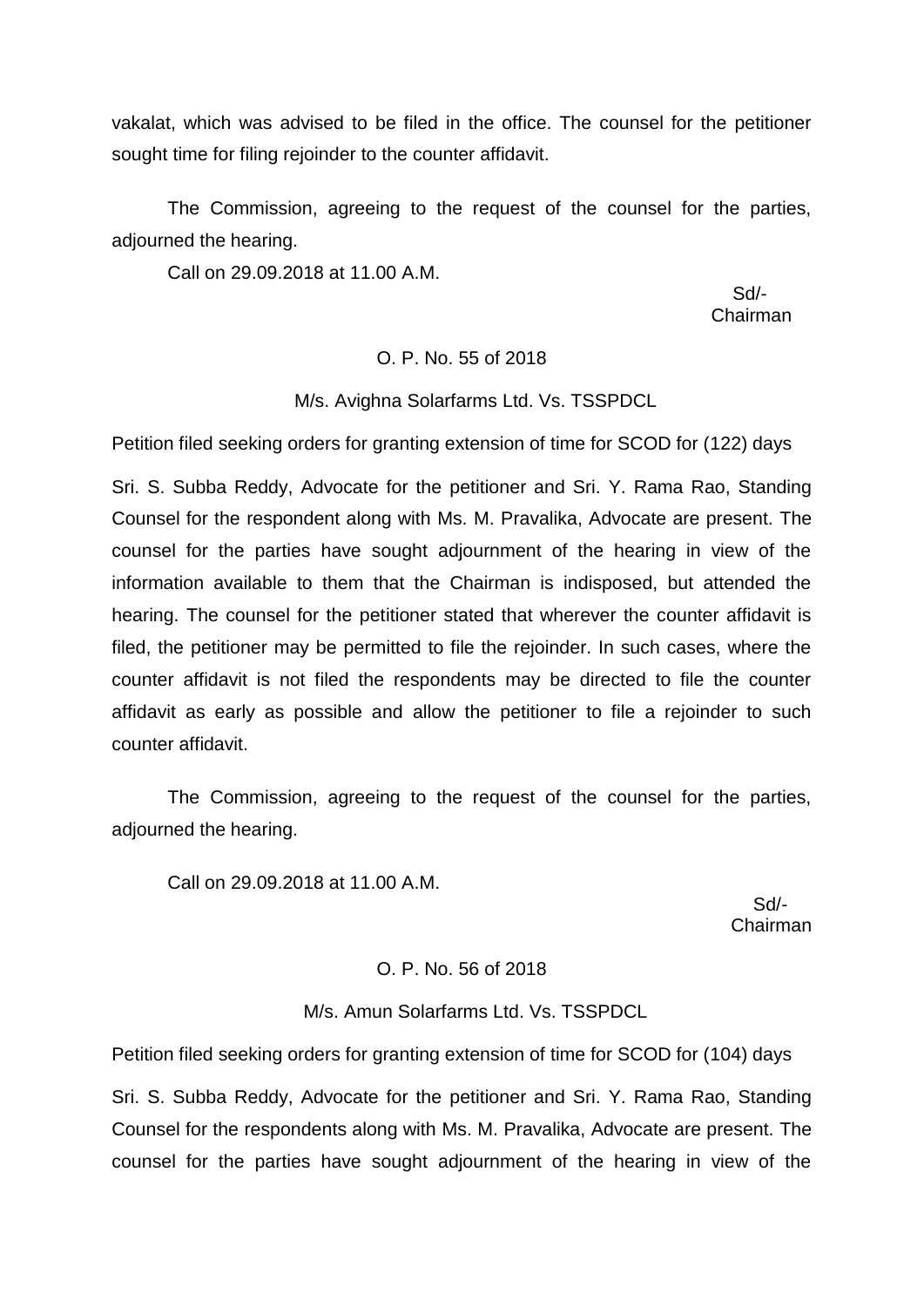information available to them that the Chairman is indisposed, but attended the hearing. The counsel for the petitioner stated that wherever the counter affidavit is filed, the petitioner may be permitted to file the rejoinder. In such cases, where the counter affidavit is not filed the respondents may be directed to file the counter affidavit as early as possible and allow the petitioner to file a rejoinder to such counter affidavit.

The Commission, agreeing to the request of the counsel for the parties, adjourned the hearing.

Call on 29.09.2018 at 11.00 A.M.

 Sd/- Chairman

## O. P. No. 57 of 2018

M/s. Gayatri Power Pvt. Ltd. Vs. TSSPDCL

Petition filed seeking determination of tariff for 2.2 MW mini hydel power plant of the petitioner at Rs.5/- (levelized for 25 years) or appropriate rate as determined by the Commission.

Sri. Challa Gunaranjan, Advocate for the petitioner and Sri. Y. Rama Rao, Standing Counsel for the respondent along with Ms. M. Pravalika, Advocate are present. The counsel for the parties have sought adjournment of the hearing in view of the information available to them that the Chairman is indisposed, but attended the hearing. The counsel for the respondent sought time to file counter affidavit.

The Commission, agreeing to the request of the counsel for the parties, adjourned the hearing.

Call on 29.09.2018 at 11.00 A.M.

 Sd/- Chairman

> I. A. No. 33 of 2018 in O. P. No. 26 of 2016

TSGENCO Vs. TSSPDCL

Application filed seeking amendment of tariff order for generation of power for the control period for FY 2014-2019.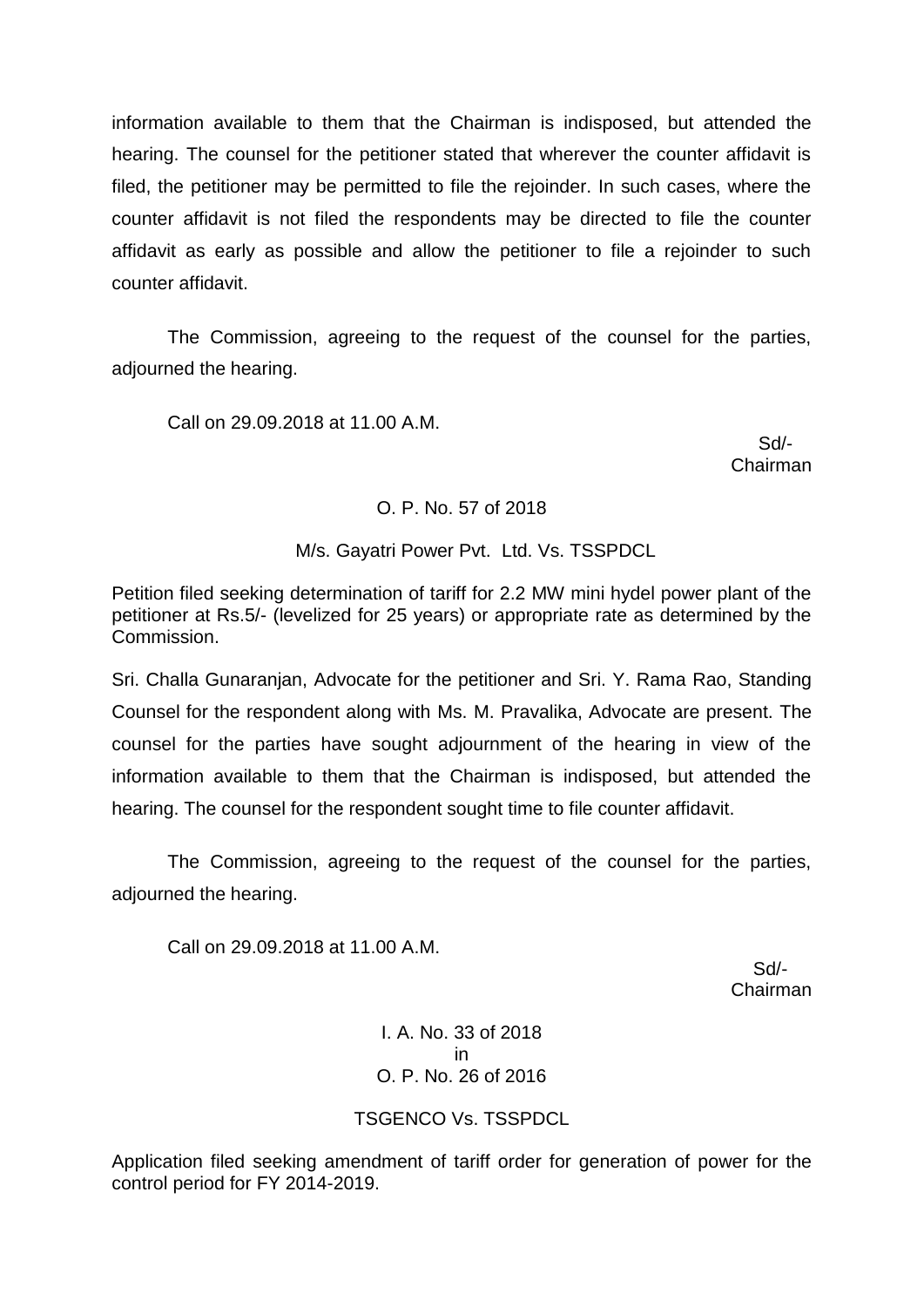Sri. K. Anandam, Chief Engineer (Coal & Comml.) for TSGENCO for the petitioner and Sri. Y. Rama Rao, Standing Counsel for the respondents along with Ms. M. Pravalika, Advocate are present. The counsel for the respondents sought time for filing counter affidavit. He also stated and requested for adjournment of the hearing in view of the information available to them that the Chairman is indisposed, but attended the hearing.

The Commission, agreeing to the request of the counsel for the parties, adjourned the hearing.

Call on 29.09.2018 at 11.00 A.M.

 Sd/- Chairman

> I. A. No. 38 of 2018 In R.P.(SR) No. 113 of 2018 in O. P. No. 10 of 2018

M/s. ACME Solar Power Technology Pvt. Ltd. Vs. TSSPDCL & TSTRANSCO

Application filed seeking interim orders directing the respondent No. 1 to clear the pending invoices of Rs.19,34,91,784/- with interest thereon @ 12% within 7 days.

Ms. Puja Priyadarshini, Advocate representing HAS Advocates for the applicant and Sri. Reddy and Sri. Mast Ram Deswal, representatives of the petitioner are present. Sri. Y. Rama Rao, Standing Counsel for the respondents along with Ms. M. Pravalika, Advocate are present. The counsel for the parties have sought adjournment of the hearing in view of the information available to them that the Chairman is indisposed, but attended the hearing. The counsel for the petitioner stated that there is urgency in the matter and directions are required to be passed pending application. However, the counsel for the respondents sought time for filing counter in the application and also represented that no order be passed without filing of counter affidavit. He also sought to remind the Commission that the senior counsel had requested and agreed to the adjournment of the hearing in the application while representing other matters on 05.09.2018 to 22.09.2018.

The Commission, agreeing to the request of the counsel for the parties, adjourned the hearing.